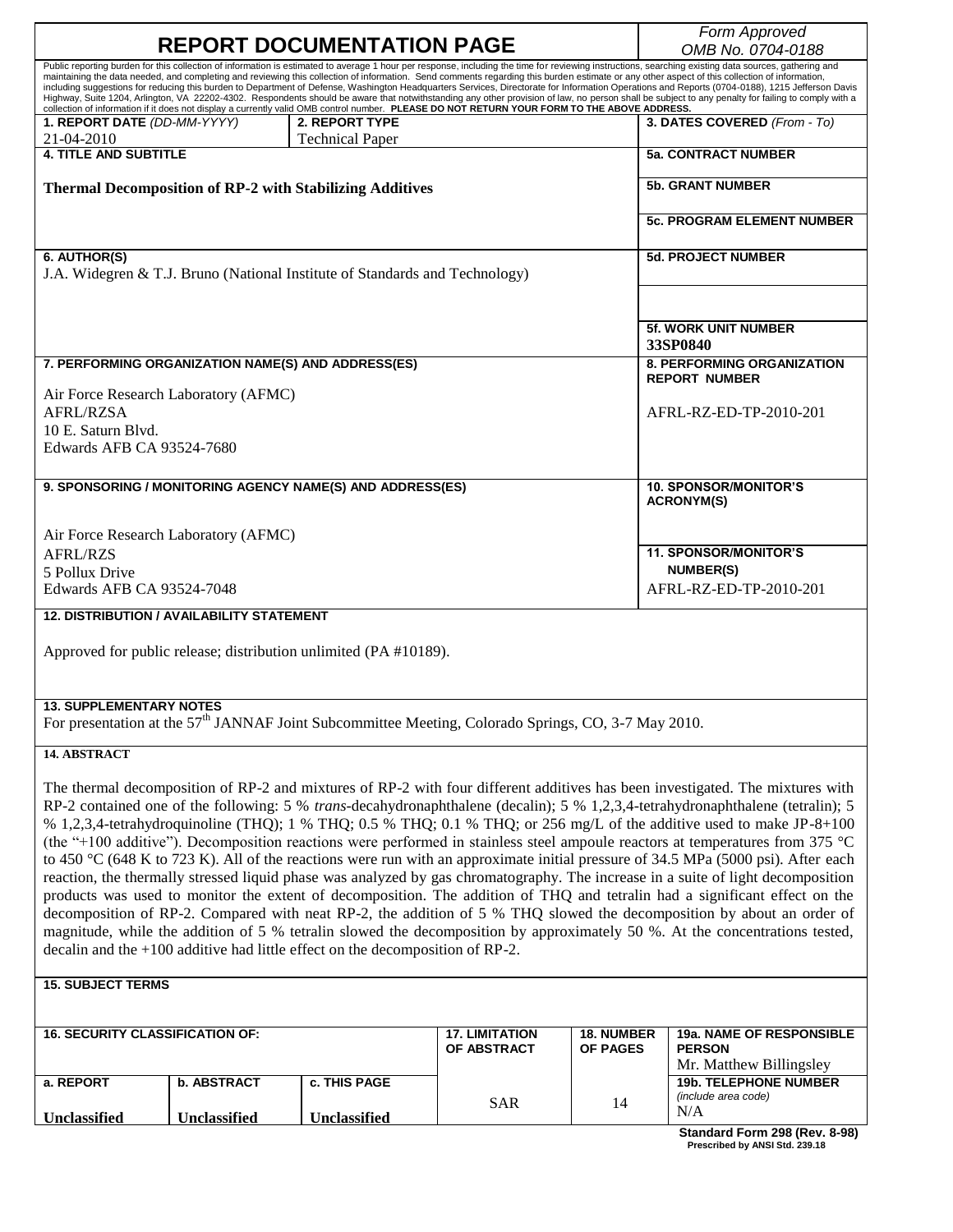### **THERMAL DECOMPOSITION OF RP-2 WITH STABILIZING ADDITIVES**

J. A. Widegren and T. J. Bruno National Institute of Standards and Technology Boulder, Colorado

#### **ABSTRACT**

The thermal decomposition of RP-2 and mixtures of RP-2 with four different additives has been investigated. The mixtures with RP-2 contained one of the following: 5 % *trans*decahydronaphthalene (decalin); 5 % 1,2,3,4-tetrahydronaphthalene (tetralin); 5 % 1,2,3,4 tetrahydroquinoline (THQ); 1 % THQ; 0.5 % THQ; 0.1 % THQ; or 256 mg/L of the additive used to make JP-8+100 (the "+100 additive"). Decomposition reactions were performed in stainless steel ampoule reactors at temperatures from 375 °C to 450 °C (648 K to 723 K). All of the reactions were run with an approximate initial pressure of 34.5 MPa (5000 psi). After each reaction, the thermally stressed liquid phase was analyzed by gas chromatography. The increase in a suite of light decomposition products was used to monitor the extent of decomposition. The addition of THQ and tetralin had a significant effect on the decomposition of RP-2. Compared with neat RP-2, the addition of 5 % THQ slowed the decomposition by about an order of magnitude, while the addition of 5 % tetralin slowed the decomposition by approximately 50 %. At the concentrations tested, decalin and the +100 additive had little effect on the decomposition of RP-2.

# **INTRODUCTION**

A large-scale project<sup>1-13</sup> involving the thermophysical properties of kerosene-based rocket propellants is in progress at the National Institute of Standards and Technology (NIST) as well as other facilities. This work is meant to enhance design and operational specifications for these fluids and facilitate new applications.<sup>14,15</sup> The thermophysical properties that are being measured include equilibrium properties (such as the fluid density, vapor pressure, volatility, speed of sound and heat capacity) and transport properties (such as viscosity and thermal conductivity). Some of these property data for RP-1 and RP-2 have already been reported.<sup>2,3,5,8-10,12,16</sup> The ultimate goal of the thermophysical property measurements at NIST is the development of equations of state to describe the properties.<sup>3,11,17,18</sup>

The thermal stability of kerosene-based rocket propellants is important for their performance.<sup>4,19-26</sup> The rocket propellant serves the dual roles of fuel and coolant in modern rocket engines. Prior to combustion, the rocket propellant circulates through channels in the wall of the thrust chamber. Thus, the fuel carries heat away from the wall and maintains a safe wall temperature. This process, commonly referred to as regenerative cooling, exposes the fuel to high temperatures. For this reason, the thermal stability of the kerosene-based rocket propellant  $RP-1$  has been studied extensively.<sup>4,19,20,22-26</sup> The thermal stability of the relatively new rocket propellant, RP-2, has been the subject of fewer studies.<sup>20,22</sup> The specification for RP-2, along with an updated specification for RP-1, was published in 2005 as MTL-DTL-25576D. The primary differences between the specifications for RP-1 and RP-2 are that the allowed sulfur content is much lower in RP-2 (0.1 mg/kg, compared to 30 mg/kg in RP-1), the allowed olefin concentration is lower in RP-2 (1 vol %, compared to 2 vol % for RP-1), and the use of the red dye is not allowed in RP-2. All three of these differences were intended to increase the thermal stability of RP-2 and facilitate reusable rocket motors.

A potential approach for further improvements in the thermal stability of RP-2 is to use stabilizing additives. The use of additives has a long history with kerosene-based jet fuels.<sup>25,27</sup> Much of the work on jet fuels has focused on additives that are "hydrogen donors", such as

Distribution A: Approved for Public Release. Distribution is Unlimited.

This work was performed under the sponsorship of the Air Force Research Laboratory (MIPR F1SBAA8022G001).

Contribution of the National Institute of Standards and Technology, not subject to copyright in the US.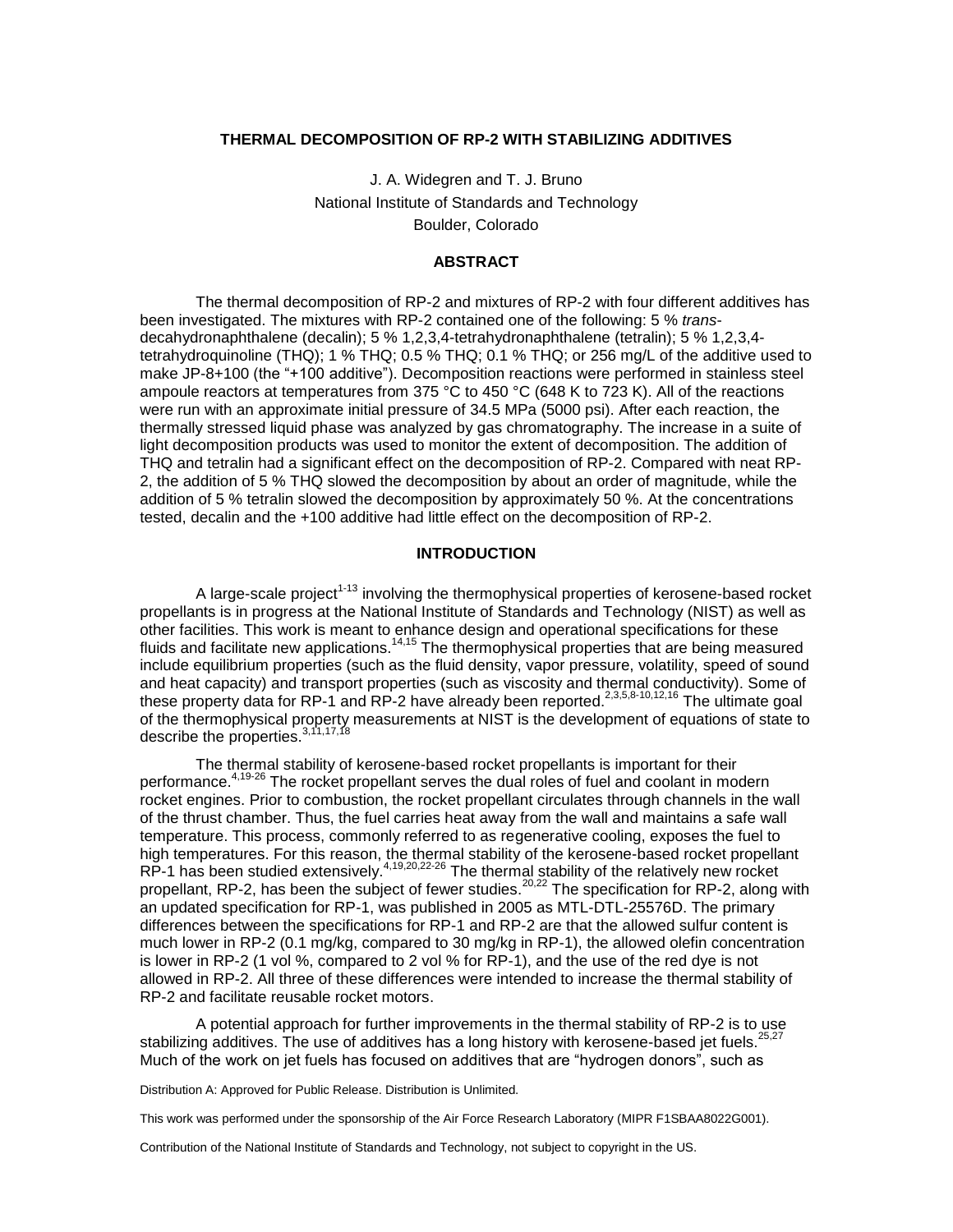1,2,3,4-tetrahydroquinoline (THQ), $^{28-30}$  1,2,3,4-tetrahydronaphthalene (tetralin), $^{28,30-35}$ decahydronaphthalene (decalin),<sup>33,35</sup> and benzyl alcohol.<sup>28,36-38</sup> In related work, a major research effort initiated by the U.S. Air Force culminated in the formulation of the stabilizing additive package used to make JP-8+100 (herein referred to as the "+100 additive"). The +100 additive contains three components: an antioxidant (hydrogen donor), a metal deactivator, and a dispersant (surfactant).<sup>25</sup> The use of such stabilizing additives has been suggested<sup>26</sup> for rocket propellants, but little work has been done. $22,25$ 

This paper constitutes a review of three recent studies of the thermal stability of neat RP-2 and of mixtures of RP-2 with four potential stabilizers.<sup>6,7,13</sup> Aliquots of each sample were thermally stressed in sealed stainless steel reactors at temperatures between 375 °C and 450 °C (648 K to 723 K). At each temperature, the extent of decomposition as a function of time was determined by analyzing the thermally stressed liquid phase by gas chromatography. The effectiveness of each stabilizer was determined by comparing the amount of decomposition in the mixture to the amount of decomposition in neat RP-2.

# **EXPERIMENTAL**

# **CHEMICALS**

Reagent-grade acetone, toluene and dodecane were used as solvents in this work. They were obtained from commercial sources and used as received. All had stated purities of no less than 99 %, which is consistent with our own routine analyses of such solvents by gas chromatography. The THQ (98 % purity), tetralin (99.5 % purity), and decalin (99 % purity) were also obtained from commercial sources and used as received. The +100 additive was obtained from the Fuels Branch of the Air Force Research Laboratory (AFRL, Wright Patterson Air Force Base). The RP-2 was also obtained from the AFRL (Edwards Air Force Base).

#### APPARATUS

The apparatus used for the decomposition reactions is shown in Figure 1. Two thermostatted blocks of 304 stainless steel (AISI designation) were used to control the reaction temperature. Each block was supported on carbon rods in the center of an insulated box. A proportional-integral-derivative controller used feedback from a platinum resistance thermometer to maintain the temperature within 1  $\degree$ C of the set value. As many as six stainless steel ampoule reactors could be placed into tight-fitting holes in each of the thermostatted blocks. Each reactor consisted of a tubular cell with a high-pressure valve. Each cell was made from a 5.6 cm length of ultrahigh-pressure 316L stainless steel tubing that was sealed on one end with a 316L stainless steel plug welded by a clean tungsten-inert-gas (TIG) process. The other end of each cell was connected to a valve with a 3.5 cm length of narrow-diameter 316 stainless steel tubing that was TIG-welded to the larger diameter tube. The valves were appropriate for high temperature in that the seats were stainless steel and the packings were flexible graphite. Each cell and valve was capable of withstanding a pressure of at least 100 MPa (15000 psi) at the temperatures used. The internal volume of each cell was determined gravimetrically from the mass of toluene required to fill it (approximately 0.11 mL).

It is possible that the surface properties of the reactors change with age and use. This could potentially change the amount of surface-catalyzed decomposition and shift the observed rate constants for decomposition. Our experimental design accounts for such a possibility in the following way. At any one time we have a set of 15 reactors that are used for decomposition studies. Individual reactors occasionally fail (by developing a leak, etc.), and are replaced by new reactors. Consequently, the reactors that we used for this decomposition study were of varying ages. Additionally, the different temperatures and reaction times were done in a randomized order. Consequently, any effects of reactor aging should already be observable as scatter in the data. Since scatter in the data is small, we conclude that surface aging in the reactors is not very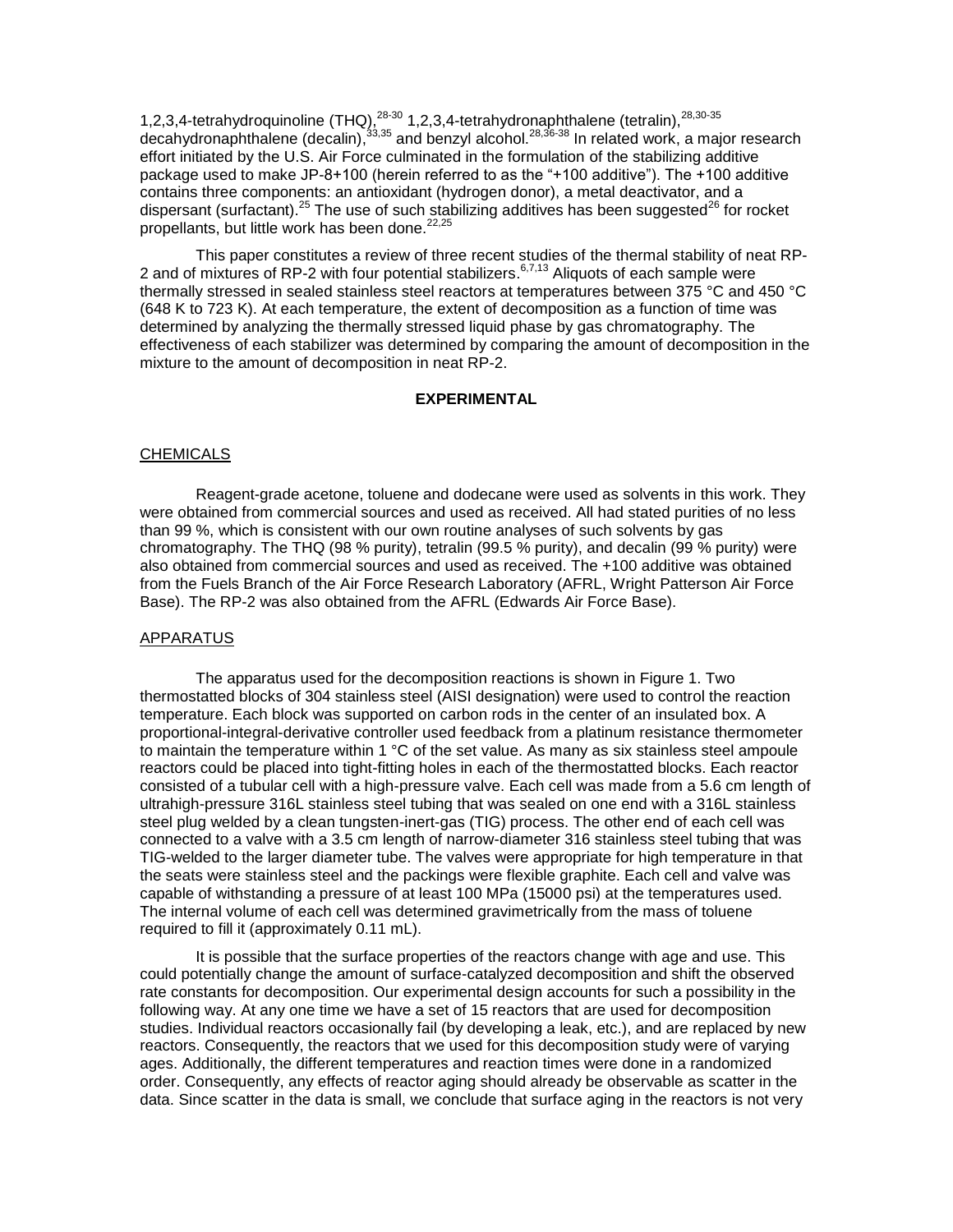important in this system. This conclusion also suggests that surface catalysis is not very important for these fluids.



**Figure 1. Apparatus Used to Thermally Stress RP-2.**

# DECOMPOSITION REACTIONS

The procedure used to fill the reactors was designed to achieve an initial target pressure of 34.5 MPa (5000 psi) for all decomposition reactions.<sup>4</sup> This is important because it helps ensure that differences in observed decomposition rates are due only to differences in temperature (and not to differences in pressure). With an equation of state for n-dodecane, a computer program calculated the mass of n-dodecane needed to achieve a pressure of 34.5 MPa at a given temperature and cell volume.<sup>39</sup> We then assumed that the same mass of each fuel would yield a pressure close to our target pressure. This is a reasonable assumption because, although the rocket propellants are complex mixtures, models derived from the properties of n-dodecane have been used successfully to approximate the physical properties of kerosene-based fuels.<sup>40,41</sup> The calculated mass of rocket propellant was added to the cell (sample masses were typically on the order of 0.06 g and varied depending on the experimental temperature and measured cell volume). The valve was then affixed to the cell and closed. Cells were then chilled to 77 K in liquid nitrogen, and subsequently the head space was evacuated to 10 Pa through the valve to remove air from the cell. The valve was then re-closed, and the cell was warmed to room temperature. The single freeze-pump-thaw cycle should remove the air from the vapor space in the cell without removing dissolved air from the fuel itself. This mimics the conditions under which the fuels are actually used (i.e., they contain dissolved air). The other advantage of doing only one freeze-pump-thaw cycle is that it limits the chances of removing more volatile components from the fuel. More rigorous degassing procedures, such as bubbling inert gas through the fuel, can change the fuel composition by removing some of the more volatile components. It is also worth mentioning that the autoxidation reactions caused by dissolved oxygen are thought to be relatively unimportant for hydrocarbon fuel decomposition above 250–300  $\mathrm{°C}$ .<sup>42</sup>

The loaded reactors were then inserted into the thermostatted stainless steel block, which was maintained at the desired reaction temperature. Fluid reflux inside the cells was minimized by putting the entire reactor inside the insulated box (although only the cell tubing was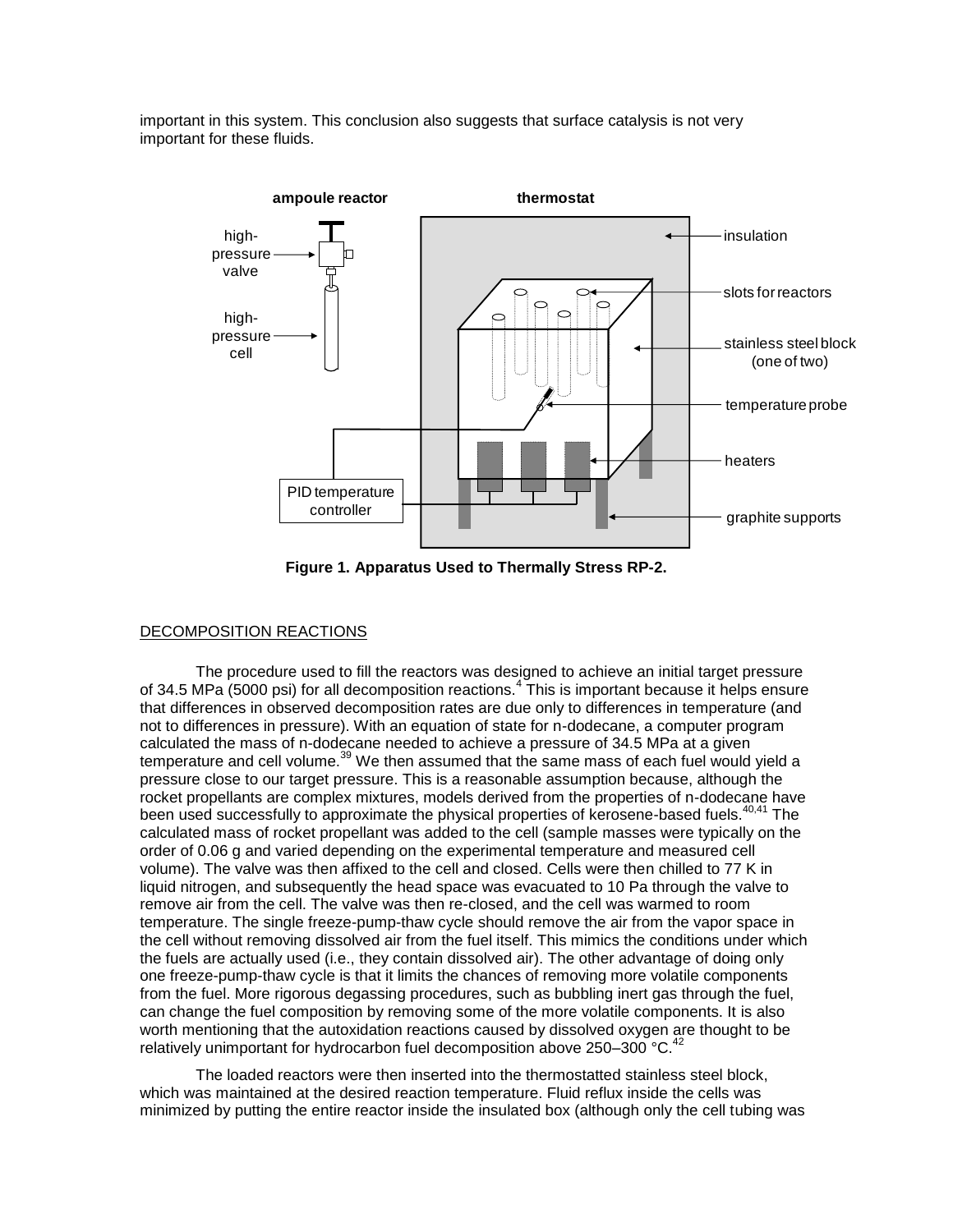inserted into the thermostatted block). The reactors were maintained at the reaction temperature for a specified period ranging from 10 min to 24 h. In order to minimize the time required for temperature equilibration, only one reactor at a time was placed in the thermostatted block if the reaction time was less than 30 min. With this procedure, we estimate that the effective thermal equilibration (warm-up) time is approximately 2 min for a reaction temperature of 450  $^{\circ}$ C.<sup>43</sup> After decomposition, the reactors were removed from the thermostatted block and immediately cooled in room-temperature water. The thermally stressed fuel was then recovered and analyzed as described in the next section.

After each run, the cells and valves were rinsed extensively with a mixture of acetone and toluene. The cells were also sonicated for about five minutes (while filled with the solvent mixture) between rinsings in order to remove any solid deposits that may have formed on their walls. Cleaned cells and valves were heated to 150 °C for at least 1 h to remove residual solvent.

Blank experiments were performed to check the effectiveness of this protocol for cleaning the cells. For these blank experiments, a cell was loaded with fuel as described above, but the cell was not heated above room temperature. After a day, the fuel in the cell was removed and analyzed by gas chromatography (as described in the following section). The success of the cleaning procedure was confirmed by the visual absence of color or solids in the unheated fuel, and by the absence of decomposition products in the resulting gas chromatogram.

# ANALYSIS OF LIQUID-PHASE DECOMPOSITION PRODUCTS BY GAS CHROMATOGRAPHY

The production of light decomposition products caused the pressure in the reactors to increase during the decomposition reactions. After decomposition, the reactors contained a pressurized mixture of vapor and liquid, even at room temperature. Liquid-phase decomposition products in the thermally stressed fuel were used to monitor the extent of decomposition. Therefore, a sampling procedure was designed to minimize loss of the liquid sample when the reactors were opened. Specifically, a short length of stainless steel tubing was connected to the valve outlet on the reactor. The end of this tubing was placed inside a chilled  $\sim$   $\degree$ C) glass vial, and the valve was slowly opened. Often, some of the reacted fuel was expelled into the vial, especially for the more highly thermally stressed samples. The valve was then removed from the reactor and any liquid remaining in the cell was transferred to the glass vial with a needle and syringe. The vial was sealed with a silicone septum closure, and the mass of liquid sample was quickly determined (with an uncertainty of 0.0001 g). The liquid sample was then immediately diluted with a known amount of n-dodecane and refrigerated until the analysis was performed. The resulting n-dodecane solution was typically 5 % reacted fuel (mass/mass). The purpose of this procedure was to prepare the samples for GC analysis and to minimize evaporative losses from the samples. The reasons for using n-dodecane are that it does not interfere with the GC analysis of early eluting decomposition products, and it serves as an effective storage medium (keeper) for the sample.

Aliquots from crimp-sealed vials of each sample were injected into a gas chromatograph equipped with an automatic sampler and a flame ionization detector (FID). Research-grade nitrogen was used as the carrier and makeup gas. The split/splitless injection inlet was maintained at 300 °C, and samples were separated on a 30 m capillary column coated with a 0.1  $\mu$ m film of (5 %-phenyl)-methylpolysiloxane.<sup>44</sup> The temperature program consisted of an initial isothermal separation at 80 °C for 4 min, followed by a 20 °C/min gradient to 275 °C. This final temperature was held constant for 2 min. The FID was maintained at 275 °C. Chromatograms of unheated fuel exhibited only very small peaks, with retention times of less than 3.2 min; however, following thermal stress, a suite of decomposition products was observed to elute earlier than 3.2 min. The corrected total peak area (arbitrary units) of this suite of decomposition products was used to monitor the extent of decomposition. Peak areas were corrected for dilution in ndodecane by multiplying by the dilution factor. Peak areas were also corrected for drifts in detector response by analyzing an aliquot of a stock solution (pentane and hexane in ndodecane) along with each set of decomposition samples. The simple use of peak area (i.e., without calibration) is possible only because of the types of compounds being analyzed and the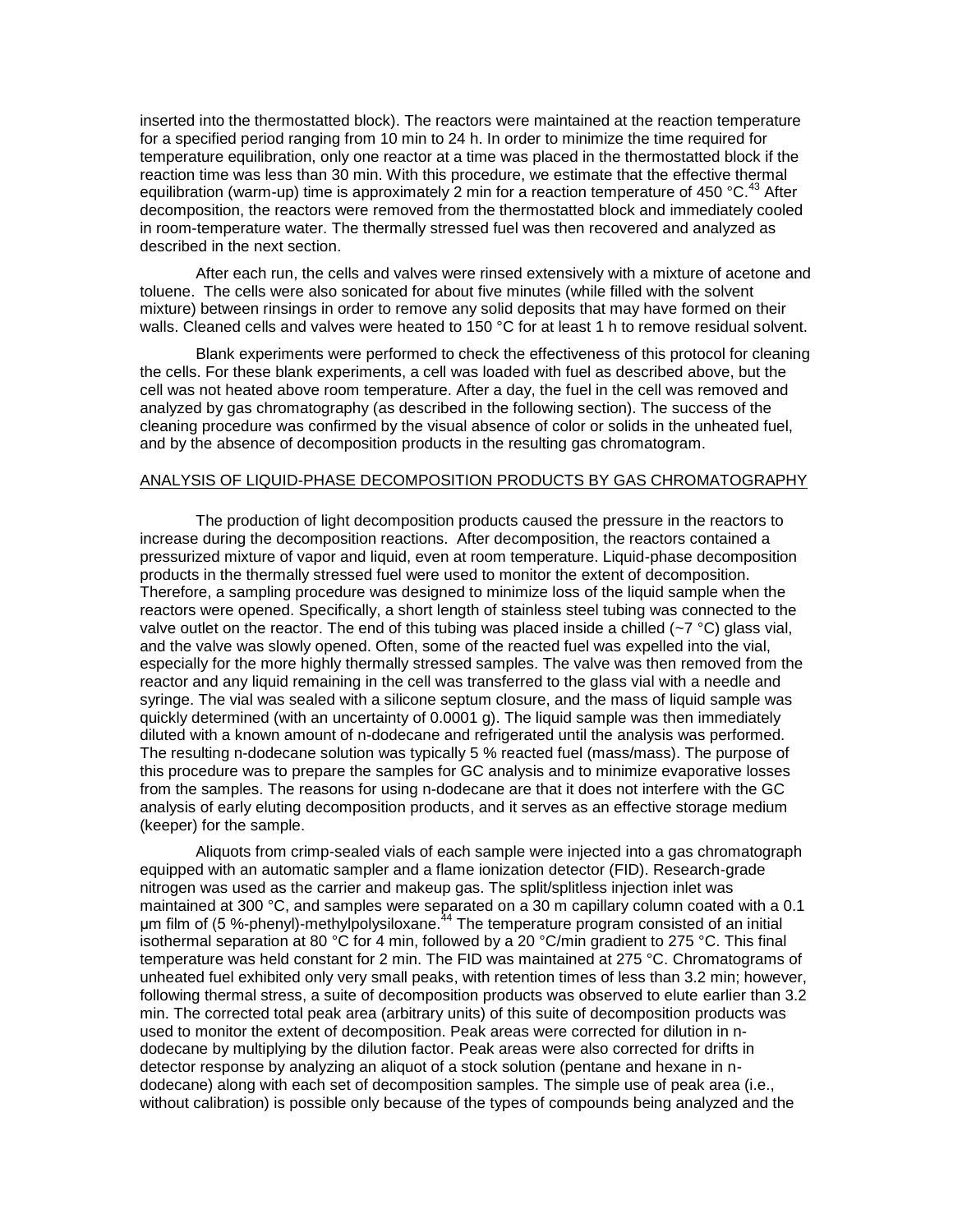use of a FID. For hydrocarbons, the relative sensitivity of the detector (based on moles of carbon) varies by only a few percent.<sup>45</sup> Consequently, calibrating the detector for each individual compound is not expected to significantly change the comparisons of additive effectiveness.

# **RESULTS AND DISCUSSION**

Aliquots of RP-2, or of a mixture of RP-2 + additive, were thermally stressed in stainless steel ampoule reactors at an initial pressure of 34.5 MPa (5000 psi). Reaction temperatures of 375 °C, 400 °C, 425 °C, and 450 °C were used, although not every temperature was used for every mixture of RP-2 + additive. This temperature range was chosen, in part, because it allowed for reaction times of a convenient length. At 375 °C, the decomposition reaction is relatively slow, so reaction times ranged from 6 h to 24 h. At 450  $^{\circ}$ C, the reaction is much faster, so reaction times ranged from 10 min to 40 min. The thermally stressed liquid phase of every decomposition reaction was analyzed by a gas chromatograph equipped with a flame ionization detector (GC-FID).

The thermal decomposition of fuels like RP-2 is very complex. There are a large number of compounds in the fuel, each compound may decompose by more than one reaction pathway, the decomposition reactions may yield more than one product, and the initial decomposition products may further decompose to other products. Because of this complexity, a simplifying assumption is necessary in order to gain insight into the overall thermal stability of such a fuel. In this work, we assumed that a suite of light, liquid-phase decomposition products is representative of all the decomposition products. In Figure 2, which shows the early part of the chromatograms obtained for both thermally stressed and unstressed RP-2, the suite of decomposition products used for the kinetic analysis is circled. Importantly, this set of chromatographic peaks occupies a region of the chromatogram that is essentially vacant for the unheated fuel, which simplifies data analysis.



**Figure 2. The Initial Part of the Chromatograms for Heated and Unheated RP-2.**

#### THE THERMAL STABILITY OF NEAT RP-2

For neat RP-2, we monitored the increase in concentration of light, liquid-phase decomposition products as a function of time, *t*, at temperatures of 375 °C, 400 °C, 425 °C, and 450 °C.<sup>6</sup> At each temperature, data were collected at four different reaction times, with 3 to 5 replicate decomposition reactions at each reaction time. These data were fit to a first-order rate law, equations 1–3, where [B]<sub>*t*</sub> is the concentration of products at time *t* and [B]<sub>∞</sub> is the concentration of products at *t* = ∞:

$$
A \rightarrow B, \tag{1}
$$

$$
-d[A]/dt = d[B]/dt = kt,
$$
\n(2)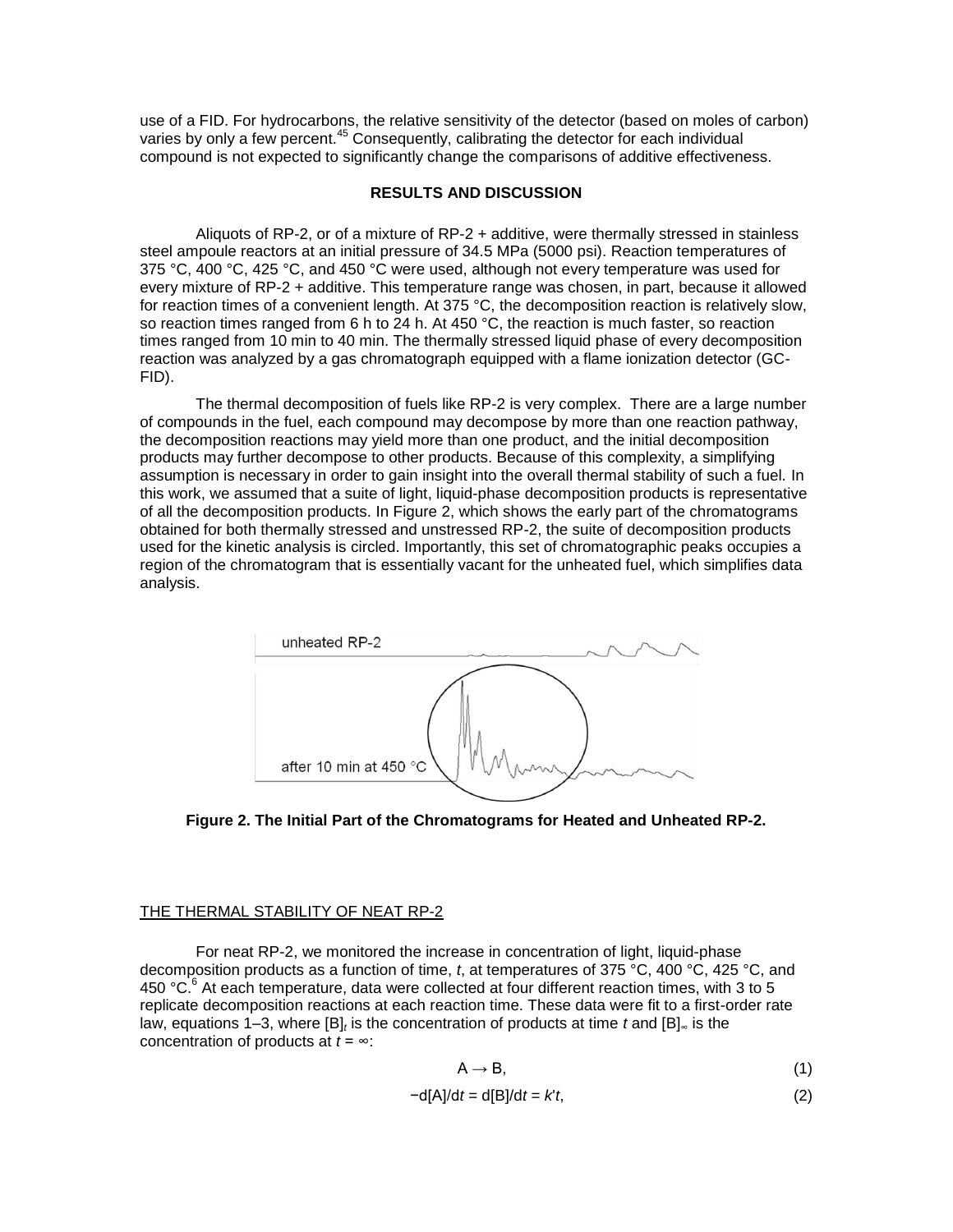$$
[B]_t = [B]_{\infty} (1 - \exp^{-kt}).
$$
\n(3)

A pseudo-first-order rate constant for decomposition, *k*', was obtained from the fit. The half-life,  $t_{0.5}$ , at each temperature (i.e., the time required for one-half of the fuel to decompose) was then calculated from *k*' by use of eq 4,

$$
t_{0.5} = 0.6931/K.
$$
 (4)

A related quantity is the interval required for 1 % of the fuel to decompose,  $t_{0.01}$ . For first-order reactions,  $t_{0.01}$  is calculated from the rate constant by use of eq 5,

$$
t_{0.01} = 0.01005 / K. \tag{5}
$$

Figure 3 shows a plot of the corrected peak area (arbitrary units, see the Experimental section) of the suite of light decomposition products as a function of time for the decomposition of RP-2 at 450 °C. The value of *k*' was determined from the nonlinear fit to the data (shown as a solid line in Figure 3). For RP-2 at 450 °C,  $k'$  = 5.47  $\times$  10<sup>−4</sup> s<sup>−1</sup> with an uncertainty of 0.80  $\times$  10<sup>−4</sup> s<sup>-1</sup>. The decomposition rate constants for RP-2 at all four temperatures, along with values of  $t_{0.5}$ and  $t_{0.01}$ , are presented in Table I. The uncertainty for each value of *k*' in Table I is the standard error in the nonlinear fit.



**Figure 3. A Plot of the Kinetic Data for RP-2 at 450 °C.** 

**Table I. Kinetic Data for the Thermal Decomposition of RP-2.**

| $RP-2$ |                       |                                    |                             |              |  |
|--------|-----------------------|------------------------------------|-----------------------------|--------------|--|
|        |                       | Uncertainty in $k'$                |                             | $t_{0.01}$ / |  |
| T / °C | $k'/s^{-1}$           | $\left/ \ \mathrm{s}^{-1} \right.$ | $t_{0.5}$ / h <sup>-1</sup> | $\sin^{-1}$  |  |
| 375    | $1.33 \times 10^{-5}$ | $0.30 \times 10^{-5}$              | 14.5                        | 12.6         |  |
| 400    | $9.28 \times 10^{-5}$ | $2.01 \times 10^{-5}$              | 2.07                        | 1.80         |  |
| 425    | $1.33 \times 10^{-4}$ | $0.33 \times 10^{-4}$              | 1.45                        | 1.26         |  |
| 450    | $5.47 \times 10^{-4}$ | $0.80 \times 10^{-4}$              | 0.35                        | 0.31         |  |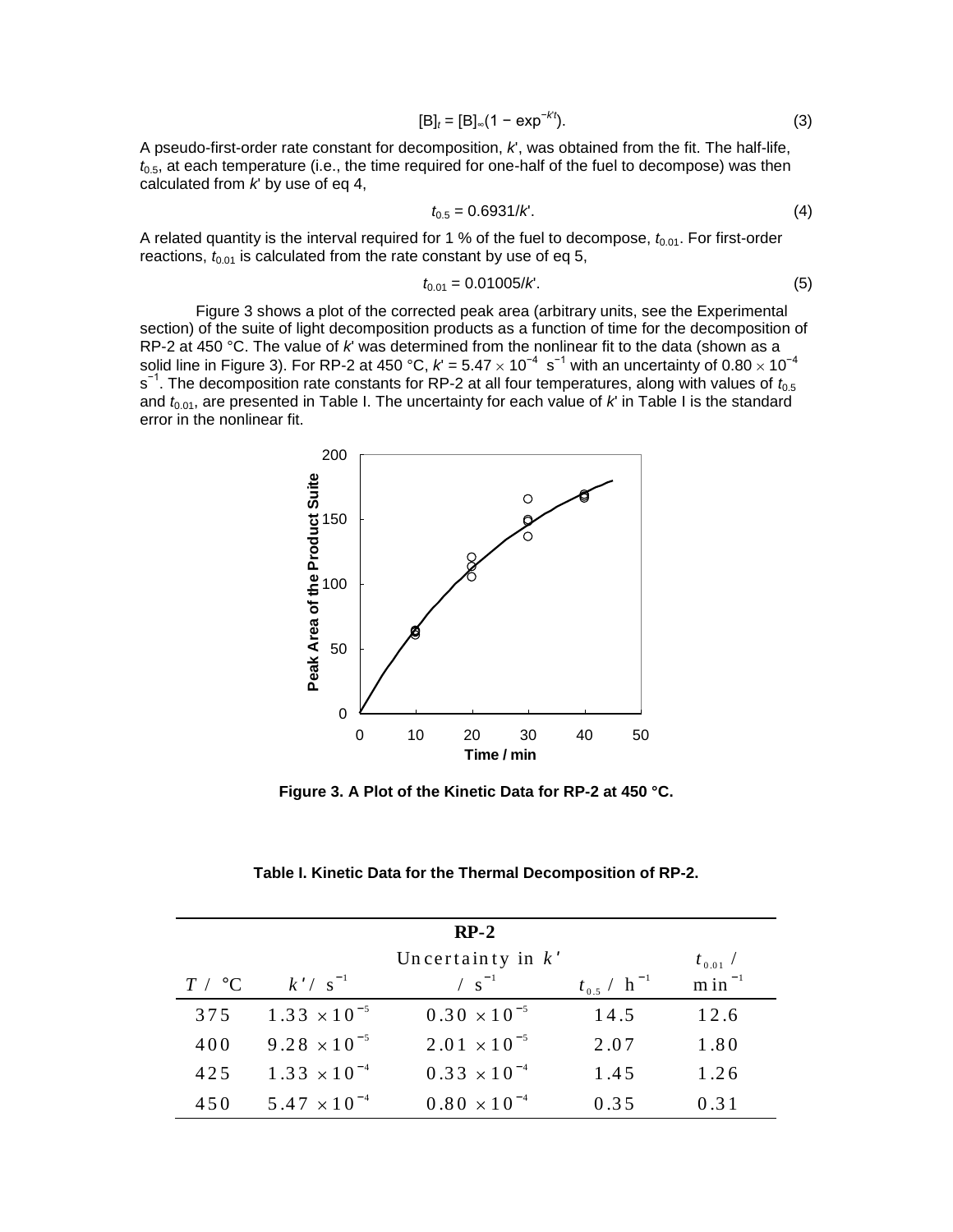# THE THERMAL STABILITY OF RP-2 + THQ

THQ is the most effective stabilizing additive that we have found to date.<sup>7,13</sup> We have completed two studies with THQ. In the first study,<sup>7</sup> a mixture of RP-2 + 5 % THQ was thermally stressed at temperatures of 375 °C, 400 °C, 425 °C and 450 °C. In the second study,  $^{13}$  mixtures of RP-2 with five different concentrations (0 %, 0.1 %, 0.5 %, 1 % and 5 %) of THQ were thermally stressed at 400 °C. In both studies, the kinetics of decomposition was monitored by GC-FID.

For the mixtures of RP-2 with THQ, we again monitored the increase in the suite of light, liquid-phase decomposition products as a function of time. At each temperature, data were collected at three or four different reaction times, with 3 to 5 replicate decomposition reactions run at each reaction time. The addition of THQ to RP-2 can dramatically affect the amount of decomposition, as illustrated in Figure 4.

| RP-2, unheated                      |        |
|-------------------------------------|--------|
| RP-2, 6 h at 375 °C                 | MARAAN |
| RP-2 + 5% THQ, 6 h at 375 °C $\sim$ |        |

**Figure 4. Comparision of the Initial Part of the Chromatograms for Unheated RP-2 and Thermally Stressed Samples of RP-2 and RP-2 + 5 % THQ.**

Figure 5 summarizes all of the kinetic data at 375 °C for neat RP-2 ( $\circ$ ) and for RP-2 + 5 % THQ ( $\blacksquare$ ). The kinetic curves for RP-2 + 5 % THQ are not well fit by a first-order rate law, so we cannot compare first-order rate constants to determine the effectiveness of the stabilizer. Instead, we simply compare the corrected peak areas of the early eluting decomposition products at different time-points. For neat RP-2, after 6 h of thermal stress at 375 °C, the corrected peak area of these decomposition products was 22.0 (with a standard deviation, σ, of 1.7). For comparison, the corrected peak area for RP-2 + 5 % THQ after 6 h of thermal stress at 375 °C was 1.8 ( $\sigma$  = 0.3). In other words, the addition of 5 % THQ slowed the initial rate of decomposition by more than an order of magnitude. At longer reaction times, the stabilizing effect is smaller, presumably due to a decrease in the concentration of the stabilizer (see below). For example, after 24 h of thermal stress at 375 °C, the corrected peak areas were 58.6 ( $\sigma$  = 4.0) for neat RP-2, 8.1 ( $\sigma$  = 1.8) for RP-2 + 5 % THQ.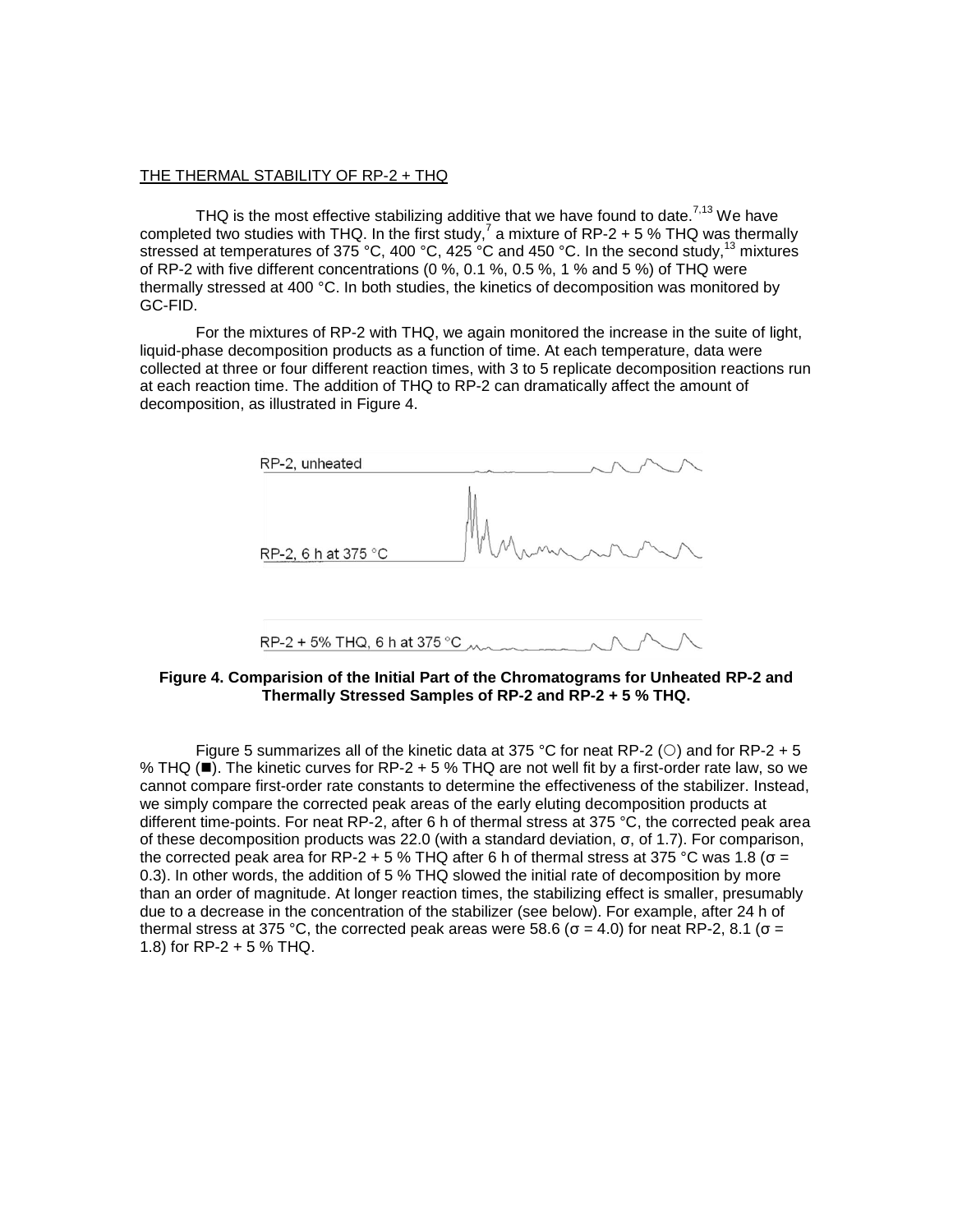

**Figure 5. Kinetic Data for Neat RP-2 (O) and for RP-2 + 5 % THQ (** $\blacksquare$ **) at 375 °C.** 

Similar results were obtained at higher temperatures. That is, the stabilizing effect did not seem to vary much with temperature in the range studied. For example, Figure 6 summarizes the data at 425 °C for neat RP-2 (O) and for RP-2 + 5 % THQ ( $\blacksquare$ ).



**Figure 6. Kinetic Data for Neat RP-2 (O) and for RP-2 + 5 % THQ (** $\blacksquare$ **) at 425 °C.** 

For RP-2 + 5 % THQ, we also monitored the concentration of THQ during thermal stress. For example, Figure 7 shows concentration of THQ as a function of reaction time at 425 °C. Even after 4 h at 425 °C, a small amount of the THQ remains. Approximately one half of the initial THQ remains after 2 h (the maximum reaction time shown in Figure 6). This is consistent with the fact that significant stabilization of the RP-2 is still observed after 2 h at 425 °C (Figure 6). It also shows that lower concentrations of THQ still provide effective stabilization of the fuel. Finally, the curve in Figure 7 is also consistent with our observation that the maximum stabilizing effect occurs at the beginning of thermal stress.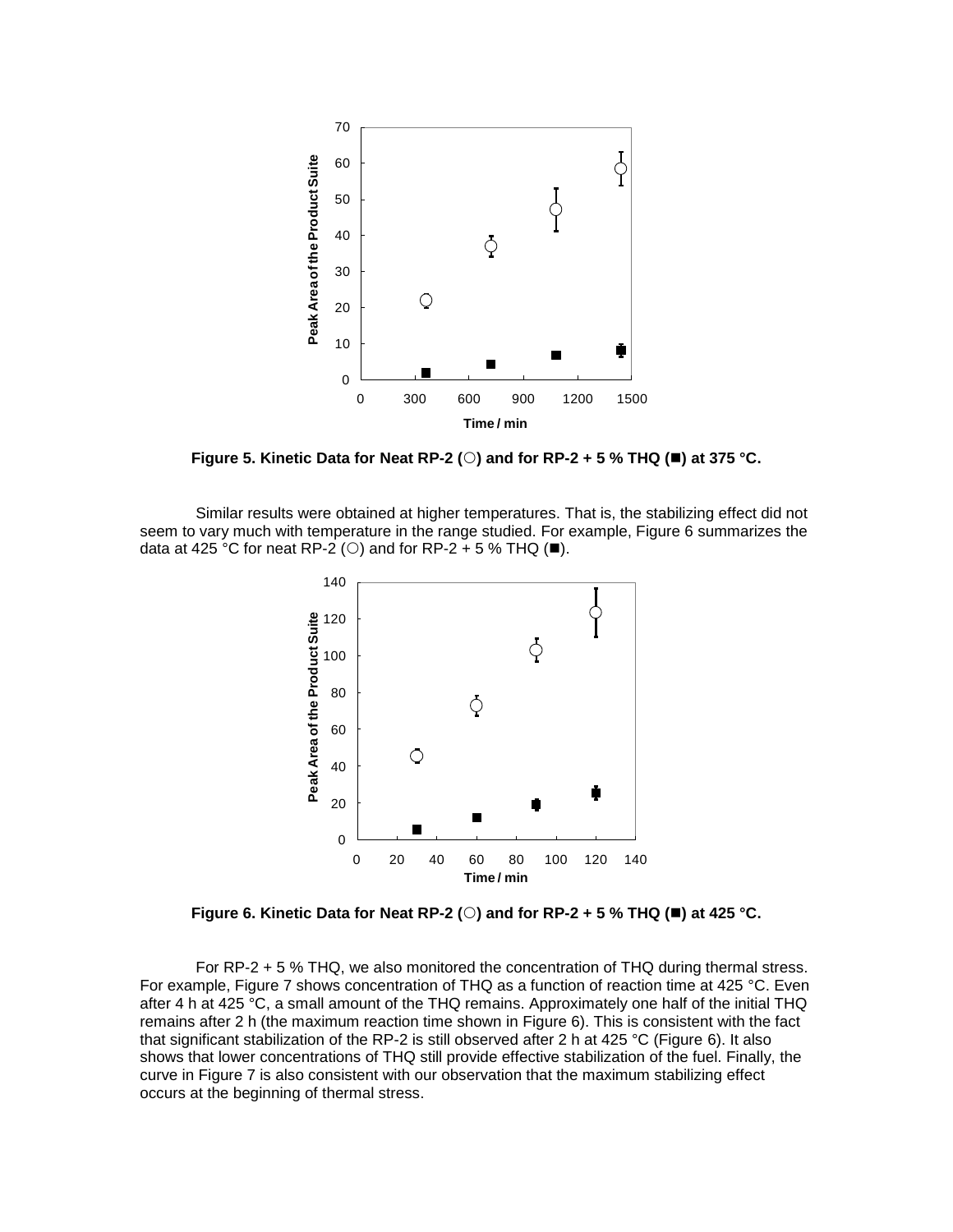

**Figure 7. The Mass % of THQ Remaining in the RP-2 as a Function of Time at 425 °C.** 

We also did a series of experiments at 400 °C with different concentrations of THQ.<sup>13</sup> Figure 8 summarizes the data for neat RP-2 (O), RP-2 + 0.1 % THQ ( $\blacklozenge$ ), RP-2 + 0.5 % THQ ( $\Box$ ), RP-2 + 1 % THQ ( $\Diamond$ ), and RP-2 + 5 % THQ ( $\blacksquare$ ). For neat RP-2, after 1 h of thermal stress at 400 °C, the corrected peak area of the light, liquid-phase decomposition products was 21.1 (with a standard deviation, σ, of 3.0). For comparison, the corrected peak areas after 1 h of thermal stress at 400 °C were 17.9 ( $\sigma$  = 1.0) for RP-2 + 0.1 % THQ, 8.1 ( $\sigma$  = 1.0) for RP-2 + 0.5 % THQ, 5.0 (σ = 0.1) for RP-2 + 1 % THQ, and 2.4 (σ = 0.4) for RP-2 + 5 % THQ. The corrected peak areas after 4 h of thermal stress at 400 °C were 62.1 ( $\sigma$  = 5.5) for neat RP-2, 58.9 ( $\sigma$  = 4.6) for RP-2 + 0.1 % THQ, 41.4 ( $\sigma$  = 5.7) for RP-2 + 0.5 % THQ, 20.9 ( $\sigma$  = 1.4) for RP-2 + 1 % THQ, and 8.7 ( $\sigma$  = 1.0) for RP-2 + 5 % THQ. Clearly, the extent of decomposition depends on the concentration of THQ. The highest concentration, 5 %, showed the greatest stabilizing effect. However, substantial stabilization was also seen at lower concentrations of 1 % and 0.5 %.



**Figure 8. Kinetic Data for RP-2 with Varying Concentrations of THQ at 400 °C.**

#### THE THERMAL STABILITY OF RP-2 WITH OTHER POTENTIAL STABILIZERS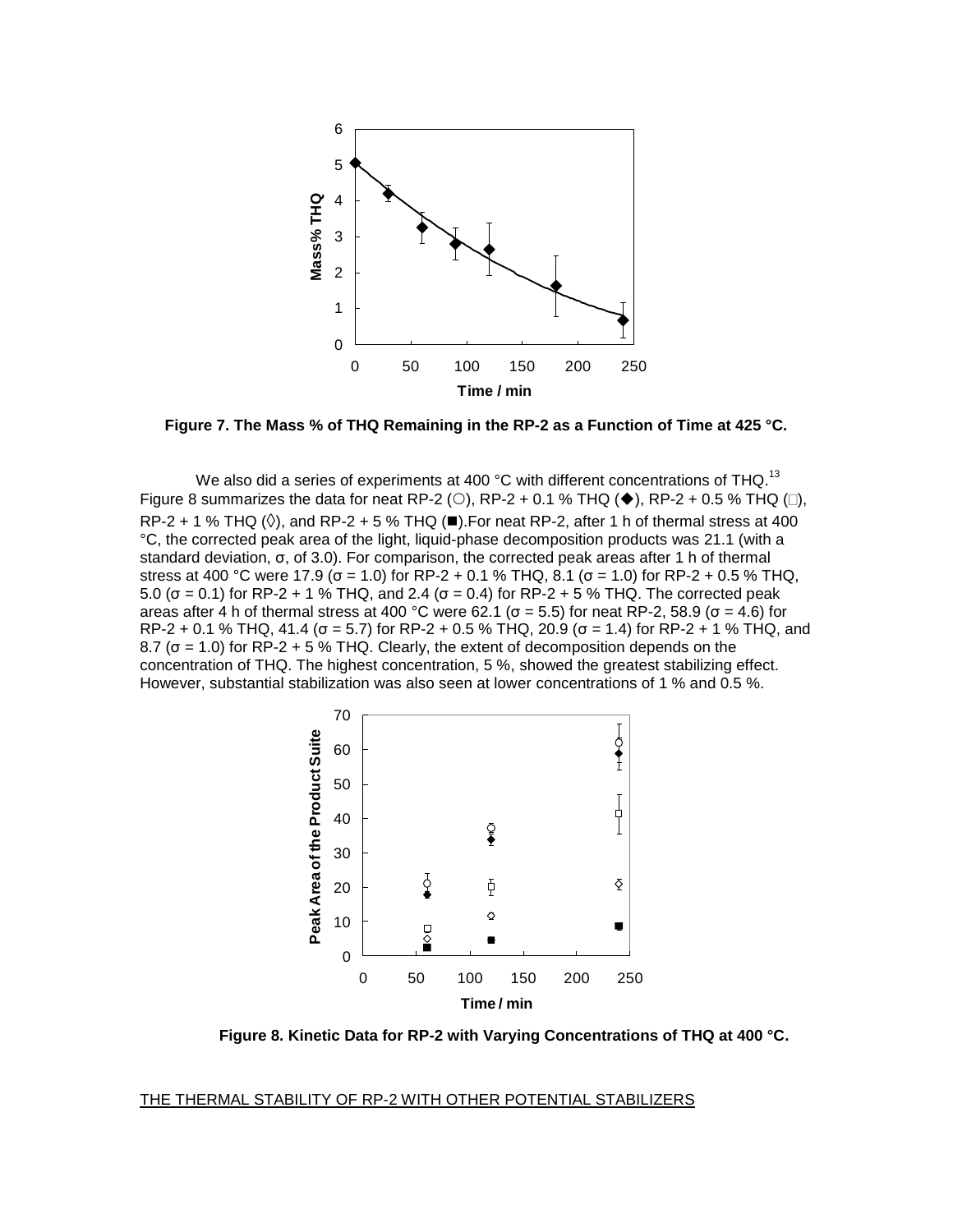Of the other potential stabilizers that we have tested, tetralin was the most successful. A mixture of RP-2 + 5 % tetralin was thermally stressed at temperatures of 375 °C, 400 °C, 425 °C and 450 °C. Figure 9 compares the kinetic data for neat RP-2 ( $\circ$ ) and RP-2 + 5 % tetralin ( $\blacklozenge$ ) at 375 °C. For neat RP-2, after 6 h of thermal stress at 375 °C, the corrected peak area of the early eluting decomposition products was 22.0 ( $\sigma$  = 1.7). For RP-2 + 5 % tetralin, the corrected peak area after 6 h of thermal stress at 375 °C was 9.7 ( $\sigma$  = 0.5). In other words, the addition of 5 % tetralin slowed the decomposition by approximately 50 %. At higher temperatures, the stabilizing effect was smaller, but still significant.



**Figure 9. Kinetic Data for Neat RP-2 (** $\circ$ **) and for RP-2 + 5 % Tetralin (** $\bullet$ **) at 375 °C.** 

A mixture of RP-2 + 5 % decalin was thermally stressed at temperatures of 375 °C, 400 °C, 425 °C and 450 °C. This mixture showed little change in the amount of decomposition compared to neat RP-2. Similarly, the addition of 256 mg/L of the +100 additive did not significantly change the rate of decomposition, although we ran tests only at 375 °C and 425 °C with this additive.

THQ is a stronger hydrogen donor than tetralin and decalin, so it is not too surprising that it is a better thermal stabilizer for RP-2. Our results are consistent with work done on both jet fuel and biodiesel fuel, where THQ was found to be a particularly good stabilizer.<sup>30,46</sup> THQ is also known to stabilize RP-1 at temperatures below ~975 °C.<sup>22</sup> The ineffectiveness of the +100 additive may be due not simply to its relatively low concentration, but rather to the high temperatures used in our experiments. The +100 additive was designed to work at temperatures of less than 220 °C, where autoxidation reactions (from oxygen dissolved in the fuel) are the dominant mechanism of fuel decomposition.<sup>25</sup> Therefore, it is not too surprising that it is less effective at inhibiting the cracking reactions that dominate at the temperatures studied herein. It is possible that the active components of the +100 additive simply decompose too quickly to be effective in this higher temperature regime.

### **SUMMARY AND CONCLUSIONS**

Based on the formation of light, liquid-phase decomposition products, we found that THQ was the most promising of the additives studied. The addition of 5 % THQ decreased the rate of decomposition by approximately an order of magnitude. Significant stabilization was also observed at initial THQ concentrations of 1 % and 0.5 %. The addition of 5 % tetralin decreased the rate of decomposition by approximately 50 %. The addition of 5 % decalin did not significantly change the thermal stability of the RP-2. At the low concentration tested, the +100 additive did not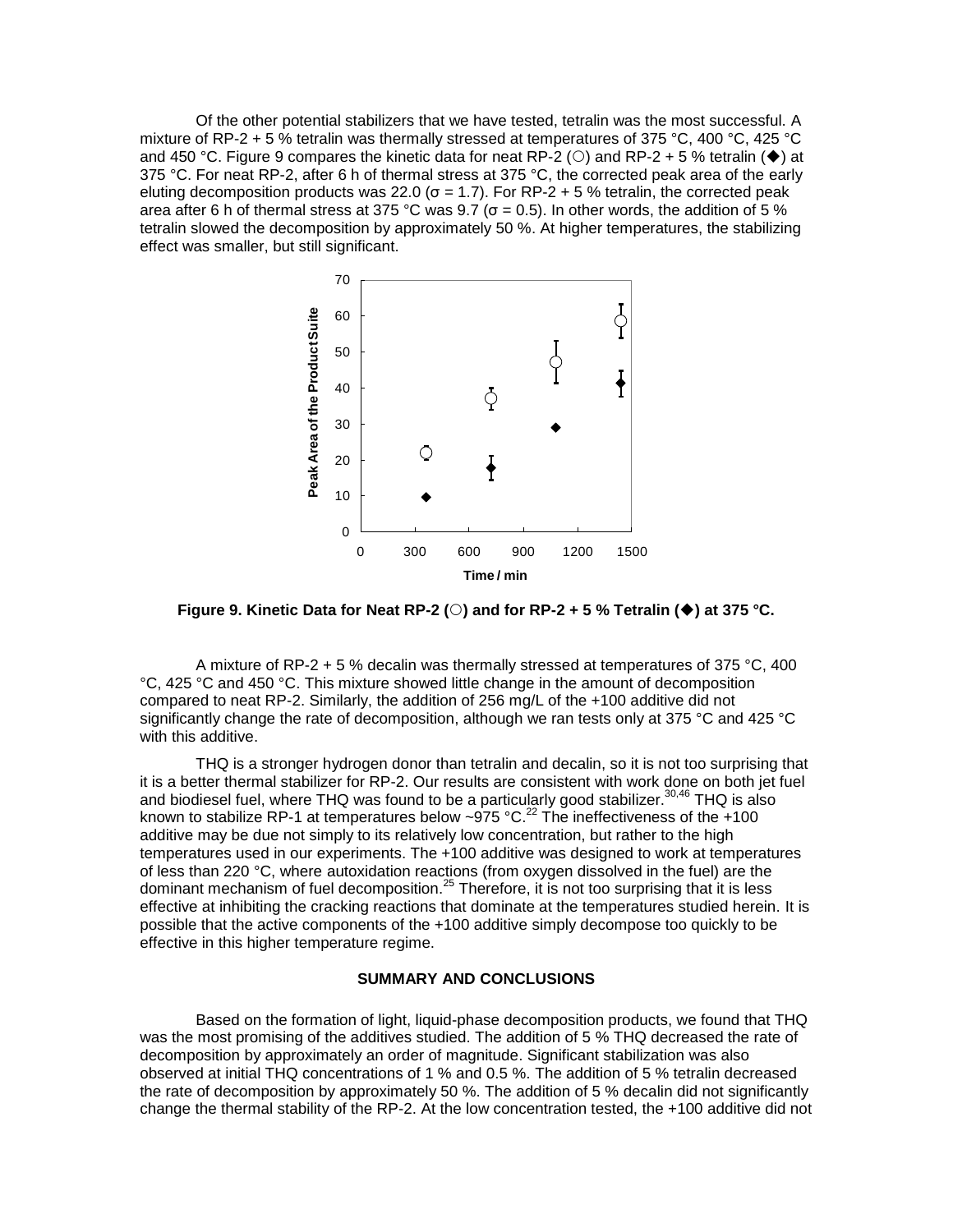significantly change the thermal stability of the RP-2. Finally, it is important to remember that the kinetics of decomposition may depend on the identity of the wetted surfaces of the apparatus, so these results are best applied when the wetted surface is constructed from 300 series stainless steels.

### **FUTURE WORK**

It would be interesting to study the effect of a few other additives (e.g., benzyl alcohol). We would also like to test the effect of different reactor materials, particularly copper, on the thermal stability of these mixtures. In addition, we plan to measure the corrosivity of the thermally stressed fuel (and its mixtures with additives) by use of our improved copper strip corrosion test. It would also make sense to study the most promising additives for their effect on coke formation.

# **ACKNOWLEDGMENTS**

We gratefully acknowledge financial support from the AFRL (MIPR F1SBAA8022G001). We thank Matthew Billingsley (AFRL, Edwards Air Force Base) and Ronald Bates (CPIAC) for useful discussions, especially during the planning stages of these experiments, and for supplying the RP-2. We thank Tim Edwards (AFRL, Wright Patterson Air Force Base) for supplying the +100 additive.

#### **REFERENCES**

- 1. Outcalt, S.L., Laesecke, A., and Brumback, K.J., "Thermophysical Properties Measurements of Rocket Propellants RP-1 and RP-2," *Journal of Propulsion and Power* 25, 1032-1040 (2009).
- 2. Bruno, T.J., and Smith, B.L., "Improvements in the measurement of distillation curves. 2. Application to aerospace/aviation fuels RP-1 and S-8," *Industrial & Engineering Chemistry Research* 45, 4381-4388 (2006).
- 3. Magee, J.W., Bruno, T.J., Friend, D.G., Huber, M.L., Laesecke, A., Lemmon, E.W., McLinden, M.O., Perkins, R.A., Baranski, J., and Widegren, J.A., *Thermophysical Properties Measurements and Models for Rocket Propellant RP-1: Phase I*, NISTIR 6646, National Institute of Standards and Technology, Boulder, Colorado (February 2007).
- 4. Andersen, P.C., and Bruno, T.J., "Thermal decomposition kinetics of RP-1 rocket propellant," *Industrial & Engineering Chemistry Research* 44, 1670-1676 (2005).
- 5. Bruno, T.J., *The Properties of RP-1 and RP-2*, Technical Report to AFRL/PRSA (Edwards Air Force Base), National Institute of Standards and Technology, Boulder, CO (March 2008).
- 6. Widegren, J.A., and Bruno, T.J., "Thermal Decomposition Kinetics of Kerosene-based Rocket Propellants. 1. Comparison of RP-1 and RP-2," *Energy & Fuels* 23, 5517-5522 (2009).
- 7. Widegren, J.A., and Bruno, T.J., "Thermal Decomposition Kinetics of Kerosene-based Rocket Propellants. 2. RP-2 with Three Additives," *Energy & Fuels* 23, 5523-5528 (2009).
- 8. Huber, M.L., Lemmon, E.W., and Bruno, T.J., "Effect of RP-1 Compositional Variability on Thermophysical Properties," *Energy & Fuels* 23, 5550-5555 (2009).
- 9. Akhmedova-Azizova, L.A., Abdulagatov, I.M., and Bruno, T.J., "Effect of RP-1 Compositional Variability on Thermal Conductivity at High Temperatures and High Pressures," *Energy & Fuels* 23, 4522-4528 (2009).
- 10. Lovestead, T.M., and Bruno, T.J., "A Comparison of the Hypersonic Vehicle Fuel JP-7 to the Rocket Propellants RP-1 and RP-2 with the Advanced Distillation Curve Method," *Energy & Fuels* 23, 3637-3644 (2009).
- 11. Huber, A.L., Lemmon, E.W., Ott, L.S., and Bruno, T.J., "Preliminary Surrogate Mixture Models for the Thermophysical Properties of Rocket Propellants RP-1 and RP-2," *Energy & Fuels* 23, 3083-3088 (2009).
- 12. Ott, L.S., Hadler, A.B., and Bruno, T.J., "Variability of The Rocket Propellants RP-1, RP-2, and TS-5: Application of a Composition- and Enthalpy-Explicit Distillation Curve Method," *Industrial & Engineering Chemistry Research* 47, 9225-9233 (2008).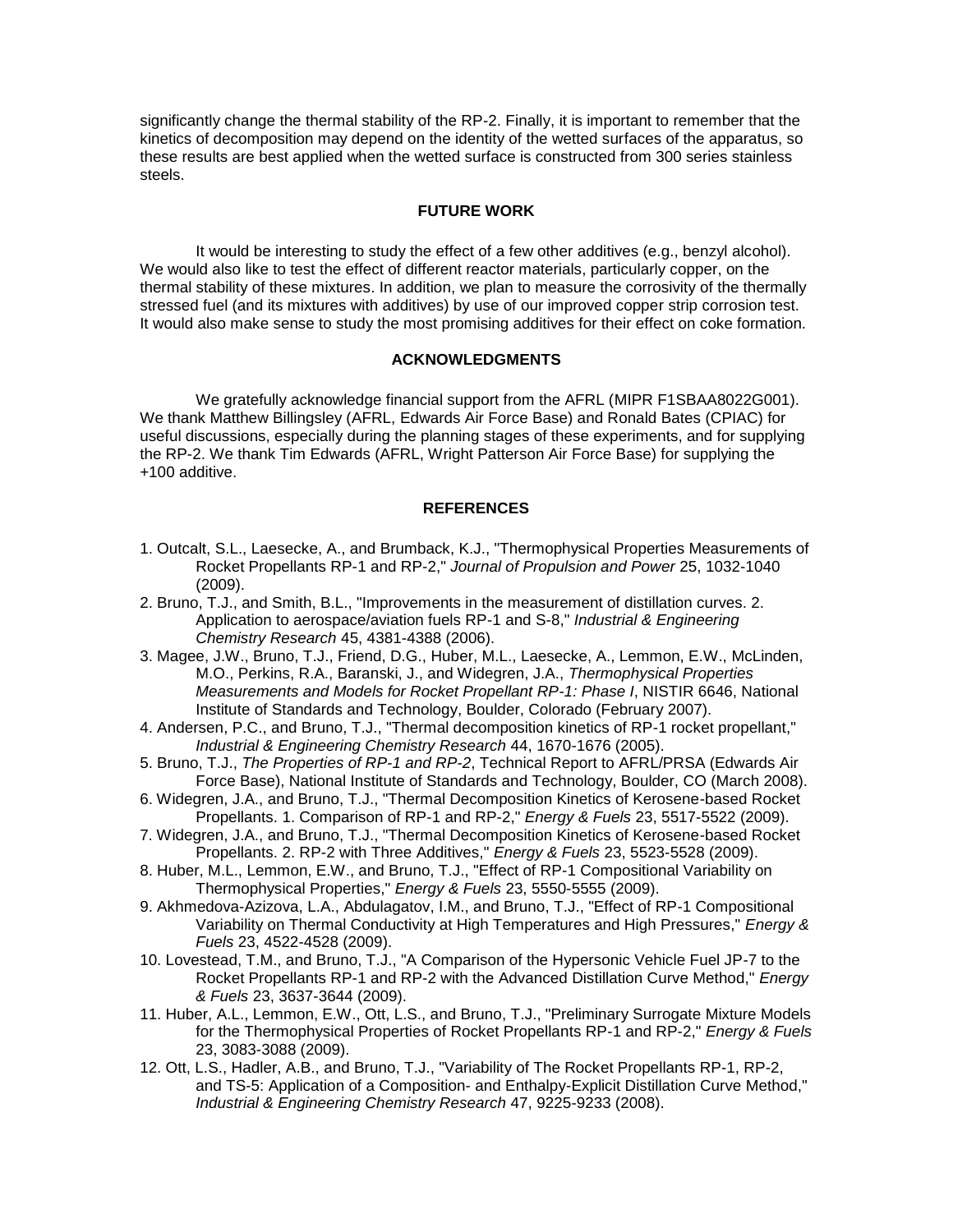- 13. Widegren, J.A., and Bruno, T.J., "Thermal Decomposition Kinetics of Kerosene-based Rocket Propellants. 3. RP-2 with Varying Concentrations of the Stabilizer 1,2,3,4- Tetrahydroquinoline " *Energy & Fuels* submitted (2010).
- 14. Wang, T.S., "Thermophysics characterization of kerosene combustion," *Journal of Thermophysics and Heat Transfer* 15, 140-147 (2001).
- 15. Bruno, T.J., Billingsley, M., and Bates, R.W., *Findings and Recommendations from the Joint NIST/AFRL Workshop on Rocket Propellants and Hypersonic Vehicle Fuels*, National Institute of Standards and Technology, Boulder, CO (November 2008).
- 16. Outcalt, S.L., Laesecke, A., and Brumback, K.J., "Thermophysical Properties Measurements of Rocket Propellants RP-1 and RP-2," *Journal of Propulsion and Power* submitted (2008).
- 17. Bruno, T.J., *The Properties of S-8 and JP-10*, Technical Report to the Wright Laboratory Aero Propulsion and Power Directorate, National Institute of Standards and Technology, Boulder, CO (November 2007).
- 18. Bruno, T.J., Huber, M.L., Laesecke, A., Lemmon, E.W., and Perkins, R.A., *Thermochemical and Thermophysical Properties of JP-10*, NISTIR 6640, National Institute of Standards and Technology, Boulder, Colorado (June 2006).
- 19. Bates, R.W., Edwards, T., and Meyer, M.L., "Heat Transfer and Deposition Behavior of Hydrocarbon Rocket Fuels," *41st Aerospace Sciences Meeting and Exhibit*, Reno, NV, AIAA Paper 2003-123.
- 20. Brown, S.P., and Frederick, R.A., "Laboratory-scale thermal stability experiments on RP-1 and RP-2," *Journal of Propulsion and Power* 24, 206-212 (2008).
- 21. Edwards, T., and Zabarnick, S., "Supercritical Fuel Deposition Mechanisms," *Industrial & Engineering Chemistry Research* 32, 3117-3122 (1993).
- 22. MacDonald, M.E., Davidson, D.F., and Hanson, R.K., "Decomposition Rate Measurements of RP-1, RP-2, n-Dodecane, and RP-1 with Fuel Stabilizers," *44th AIAA/ASME/SAE/ASEE Joint Propulsion Conference & Exhibit*, Hartford, CT, AIAA Paper 2008-4766 (July 2008).
- 23. Stiegemeier, B., Meyer, M.L., and Taghavi, R.A., "Thermal Stability and Heat Transfer Investigation of Five Hydrocarbon Fuels: JP-7, JP-8, JP-8+100, JP-10, RP-1.," *38th AIAA/ASME/SAE/ASEE Joint Propulsion Conference & Exhibit*, Indianapolis, IN, AIAA Paper 2002-3873.
- 24. Wohlwend, K., Maurice, L.Q., Edwards, T., Striebich, R.C., Vangsness, M., and Hill, A.S., "Thermal stability of energetic hydrocarbon fuels for use in combined cycle engines," *Journal of Propulsion and Power* 17, 1258-1262 (2001).
- 25. Edwards, T., "Liquid fuels and propellants for aerospace propulsion: 1903-2003," *Journal of Propulsion and Power* 19, 1089-1107 (2003).
- 26. Irvine, S.A., Schoettmer, A.K., Bates, R.W., and Meyer, M.L., "History of sulfur content effects on the thermal stability of RP-1 under heated conditions," *40th AIAA/ASME/SAE/ASEE Joint Propulsion Conference & Exhibit*, Fort Lauderdale, FL, AIAA Paper 2004-3879.
- 27. Coleman, M.M., Schobert, H.H., and Song, C.S., "A New Generation of Jet Fuels," *Chemistry in Britain* 29, 760-762 (1993).
- 28. Coleman, M.M., Selvaraj, L., Sobkowiak, M., and Yoon, E., "Potential Stabilizers for Jet Fuels Subjected to Thermal Stress above 400 °C," *Energy & Fuels* 6, 535-539 (1992).
- 29. Yoon, E.M., Selvaraj, L., Eser, S., and Coleman, M.M., "High-temperature stabilizers for jet fuels and similar hydrocarbon mixtures. 2. Kinetic studies," *Energy & Fuels* 10, 812-815 (1996).
- 30. Yoon, E.M., Selvaraj, L., Song, C.S., Stallman, J.B., and Coleman, M.M., "High-temperature stabilizers for jet fuels and similar hydrocarbon mixtures. 1. Comparative studies of hydrogen donors," *Energy & Fuels* 10, 806-811 (1996).
- 31. Beaver, B., Sobkowiak, M., Clifford, C.B., Wei, Y.J., and Fedek, M., "High heat sink jet fuels. 3. On the mechanisms of action of model refined chemical oil/light cycle oil (RCO/LCO) derived stabilizers for JP-8," *Energy & Fuels* 21, 987-991 (2007).
- 32. Sobkowiak, M., Clifford, C.B., and Beaver, B., "High heat sink jet fuels. 2. Stabilization of a JP-8 with model refined chemical oil/light cycle oil (RCO/LCO)-derived stabilizers," *Energy & Fuels* 21, 982-986 (2007).